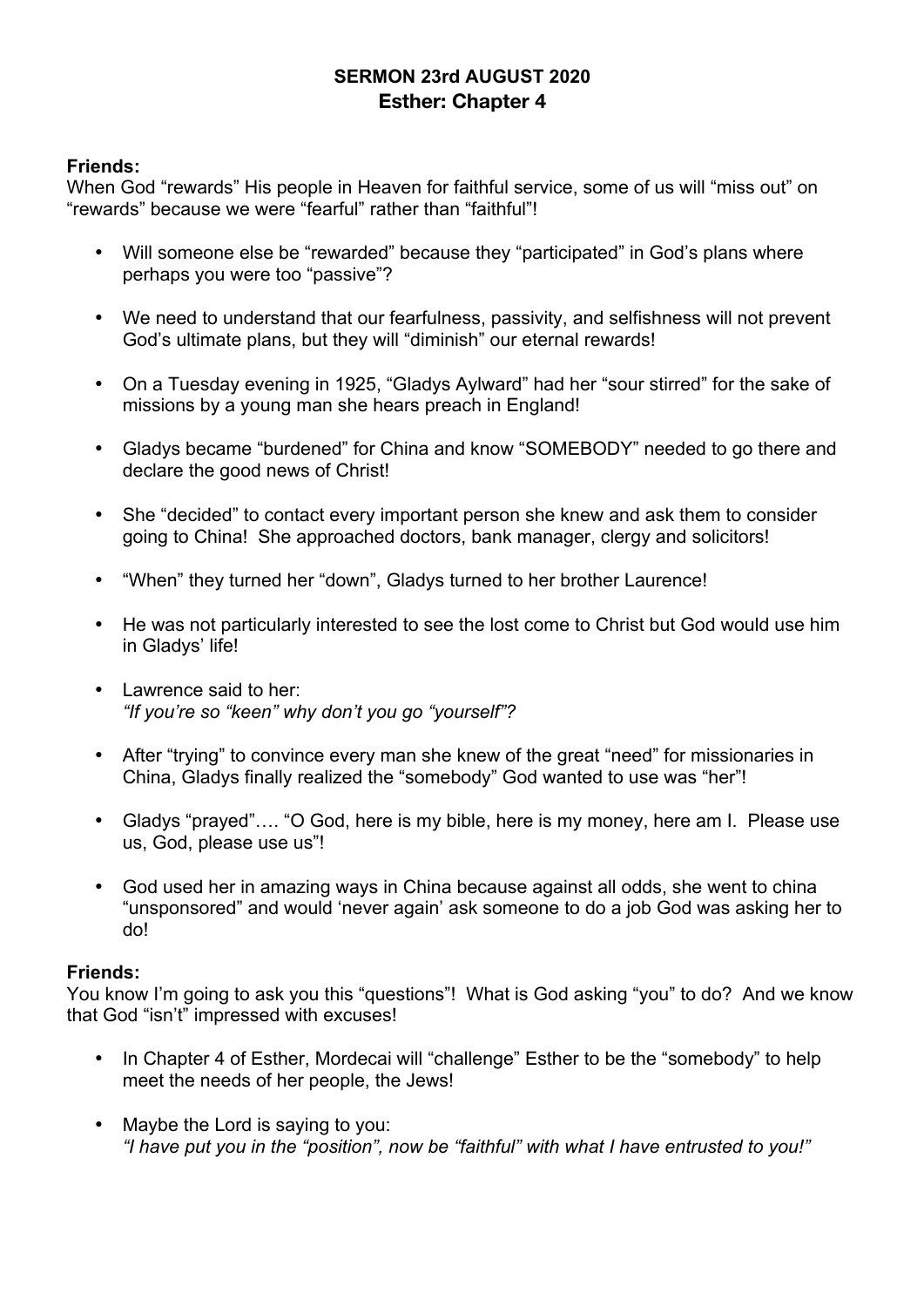- Our joyful "obedience" is God's ordinary means for accomplishing His "extraordinary plans!
- Verse 1: *"When Mordecai learned of all that had been done, he tore his clothes, put on sackcloth and ashes and went out into the city wailing loudly and bitterly!"*
- In a "time of crisis", let us be more concerned with confessing our "FEARS and FEELINGS" than with concealing "our faith"!
- Mordecai finds out about Harman's plan and knows his own defiance ushered in "consequences" for so many more than "just himself"!
- Landon Dowden, pastor of a Baptist Church in Georgia, USA said this:- *"My sin" but "our consequences"!*
- The "point" is that "our sin" never just affects us as individuals; there tends to be "consequences" for our families and faith families!
- Mordecai grieves deeply!
- He tears his clothes, a well know sign of grief!

*(Num. 14:6)*

- He puts on sackcloth and throws ashes over himself, another "signal" of deep distress!
- He wails "loudly and bitterly" in the city, so that all can hear as well as see his "misery"!
- Such actions are implicitly associated with "prayer", and although prayer is never explicitly mentioned in Esther, it seems natural to "assume" Mordecai "prays", for his actions in Verse 1 are always associated with prayer in the O.T.!
- Mordecai identifies himself with the people of God the men and women in the Empire under "sentence" of death!
- Mordecai could now only go as far as the king's gate! **(V2)** He can't now belong to the World Empire, Mordecai is – "for now" – an OUTSIDER!
- Verse 3

*"In every province to which the edict and order of the King came, there was great "mourning" among the Jews, with fasting, weeping and wailing. Many lay in sackcloth and ashes!"*

- What Mordecai does, his people through the 127 provinces also do: "fast, weep and wail"!
- This is deep grief of men and women who "understand" that they are "under judgment"!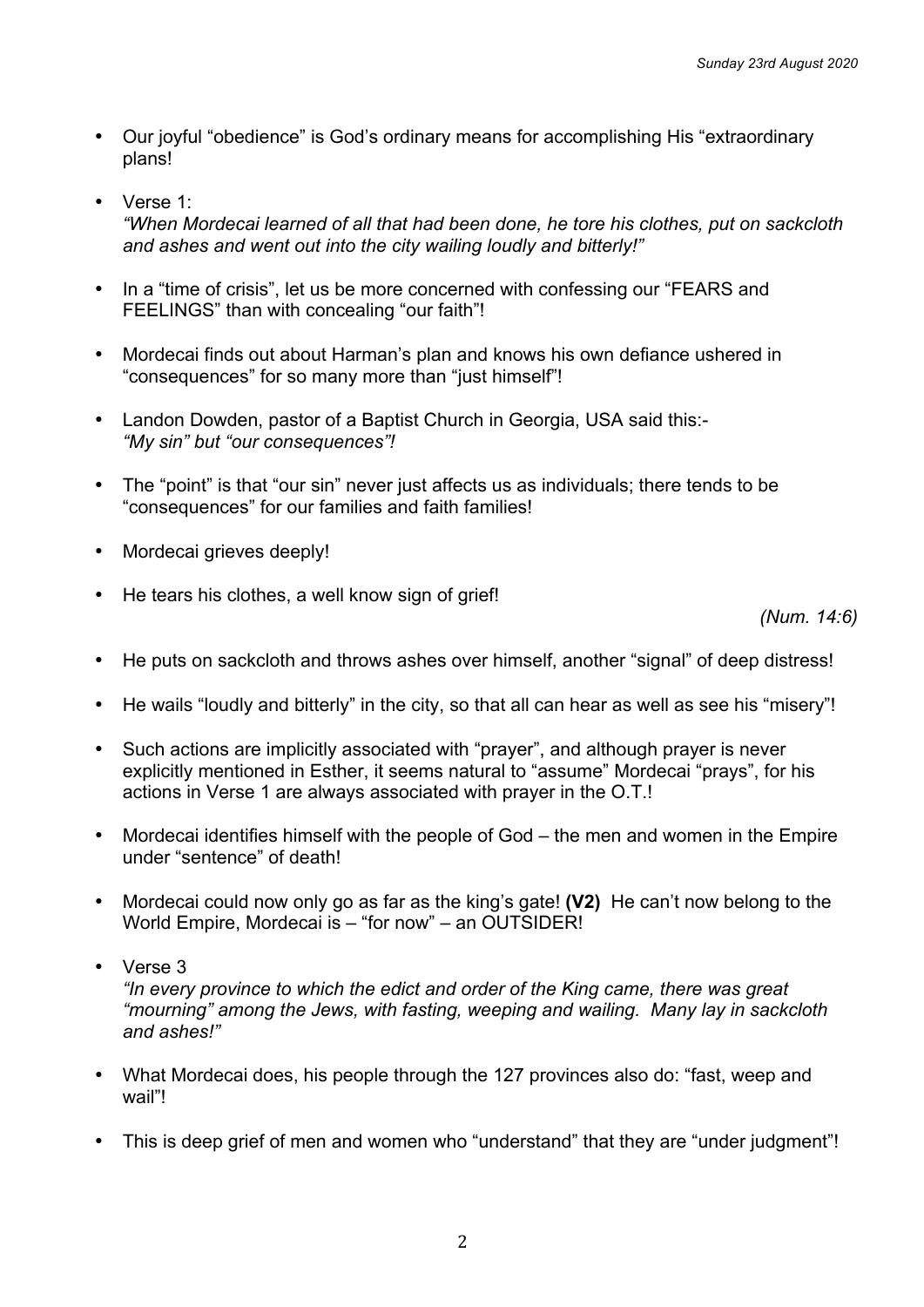- We know as reformed believers we interpret one scripture by looking at another!
- Verse 3 is repeated in Joel 2:12!
- Joel 2:12 says: *"Even now, declares the LORD, return to me with all your heart, with "fasting and weeping and mourning"!*
- I "believe" the link is "intentional" and the author of Esther wants us to interpret this phrase "fasting, weeping and mourning" through the lens of Joel 2:12!
- In the threat of "impending judgment", God commands His people through the prophet Joel using these words:- *Joel 2:12-14*
	- *- "Even now" declares the LORD, "return to Me with all your heart", with fasting and weeping and mourning".*
	- *- Rend your heart and not your garments.*
	- *- Return to the LORD your God, for he is gracious and compassionate, slow to anger and abounding in love, and He relents from sending calamity!*
- "Who knows"? He may turn and relent and leave behind a blessing!
- Prayer is usually assumed to accompany fasting in the Bible!
- Did the Jews naturally pray for "deliverance" as they "fasted"?
- Is the "who knows" of V14 in Joel 2 linked with the "who knows" of V14 in Esther 4?
- Has Esther coming to her "royal position" the means by which the LORD God might turn and have pity on His people, relenting from sending calamity!?
- Verse 4… Esther was in "great distress"! Her distress is of a different nature than Mordecai's grief.
- Mordecai grieves because of the threat of Jewish genocide, Esther is sad because of Mordecai's grief!
- Esther at first was thinking like the World, all Mordecai needs is a "change of clothes", that'll fix him! **(V4)**
- It doesn't cheer him up, so Esther sends Hathak to find out what really is troubling him! **(V5)**
- She talks the "first step" from superficiality to substance!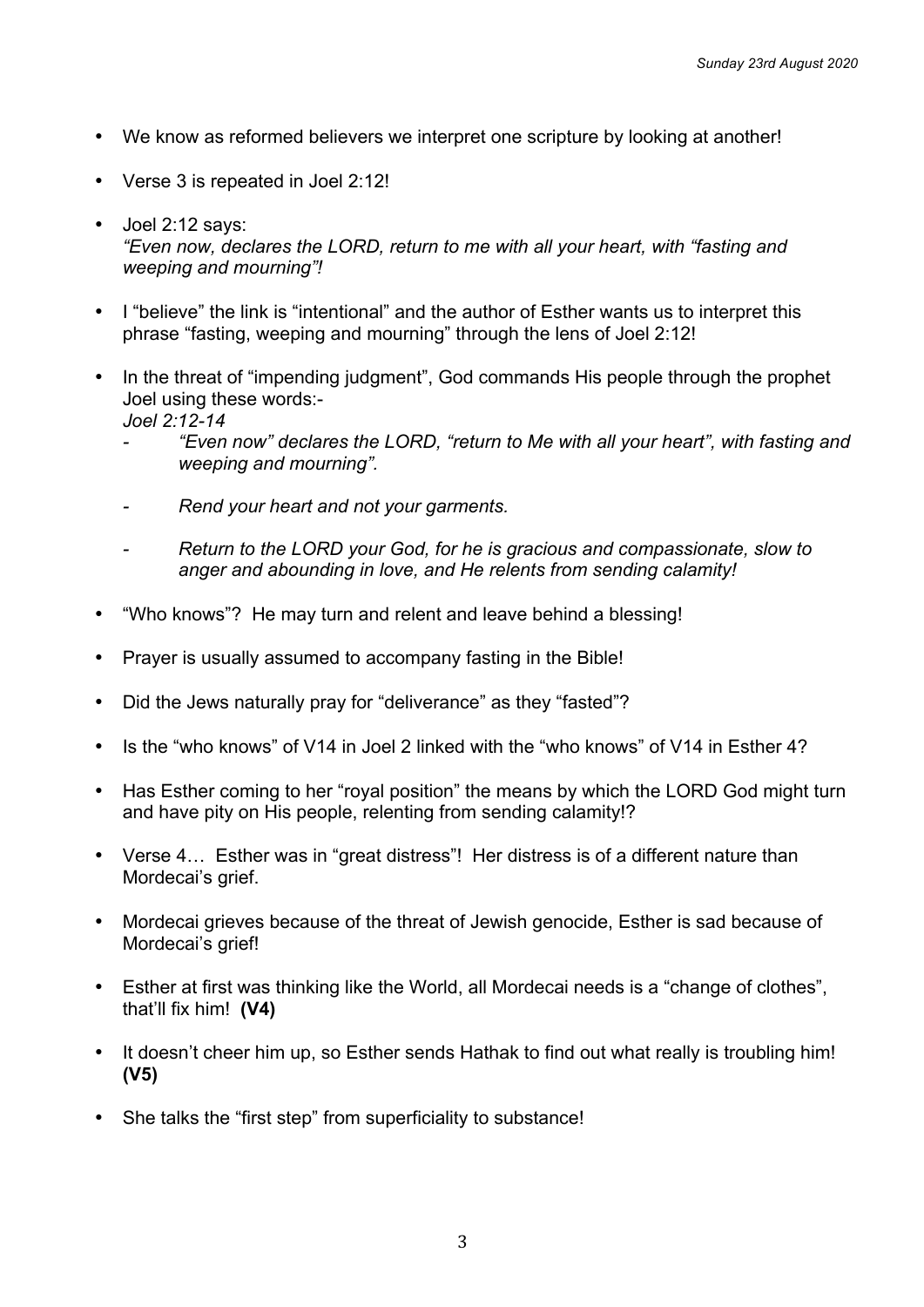- In Verses 6 to 8 we see the "need" for a "MEDIATOR"!
- One "great theme" running through the whole Bible is this idea of a "need for a MEDIATOR"!
- Every since the Fall in the Garden of Eden, "mankind" needs a "Mediator" to approach the Holy God!
- God spoke through Noah, Abraham, Moses, David but none of them were perfect!
- God set up the sacrificial system of priests and sacrifices; but he blood of bulls and goats could never take away sin, that's why these annual sacrifices had to be repeated daily!
- "Only" the Son of God; god in the flesh, the Lord Jesus Christ is the one and only "Mediator" between God and Man!
- No 'priest' no 'pastor', no 'Pope" can bring us to the Holy Eternal God!
- "Jesus", the perfect "mediator" between God and us, took our sin on Himself, paid the price for our sin, and "reconciled us to God"; we now "rejoice" we are "no longer" God's "enemies but "friends"!
- Mordecai sends a message to Esther to inform her in detail what is going on! **(V7)**
- Notice how Mordecai uses the worlds "destruction" and "annihilation" to press home the "serious nature" of this edict from the King! **(V7, 8)**
- And the "crunch" comes in Verse 8: *"to instruct Esther to go into the King's presence to "beg" for mercy and plead with him for her people"!*
- Since her parents died, Mordecai has been like a father to her, she always did what he asked her to do!
- But now Mordecai instructs her to go to the King and please for HER PEOPLE! **(V8)**
- Will Esther "acknowledge" that the Jews are "her people"?
- Jews all over the Kingdom are wailing publicly and being identified as Jews!
- Mordecai wants "Esther" to "identify" with the Jews especially when these people are under the edict of "destruction"!
- It was 'never going' to be an easy ask!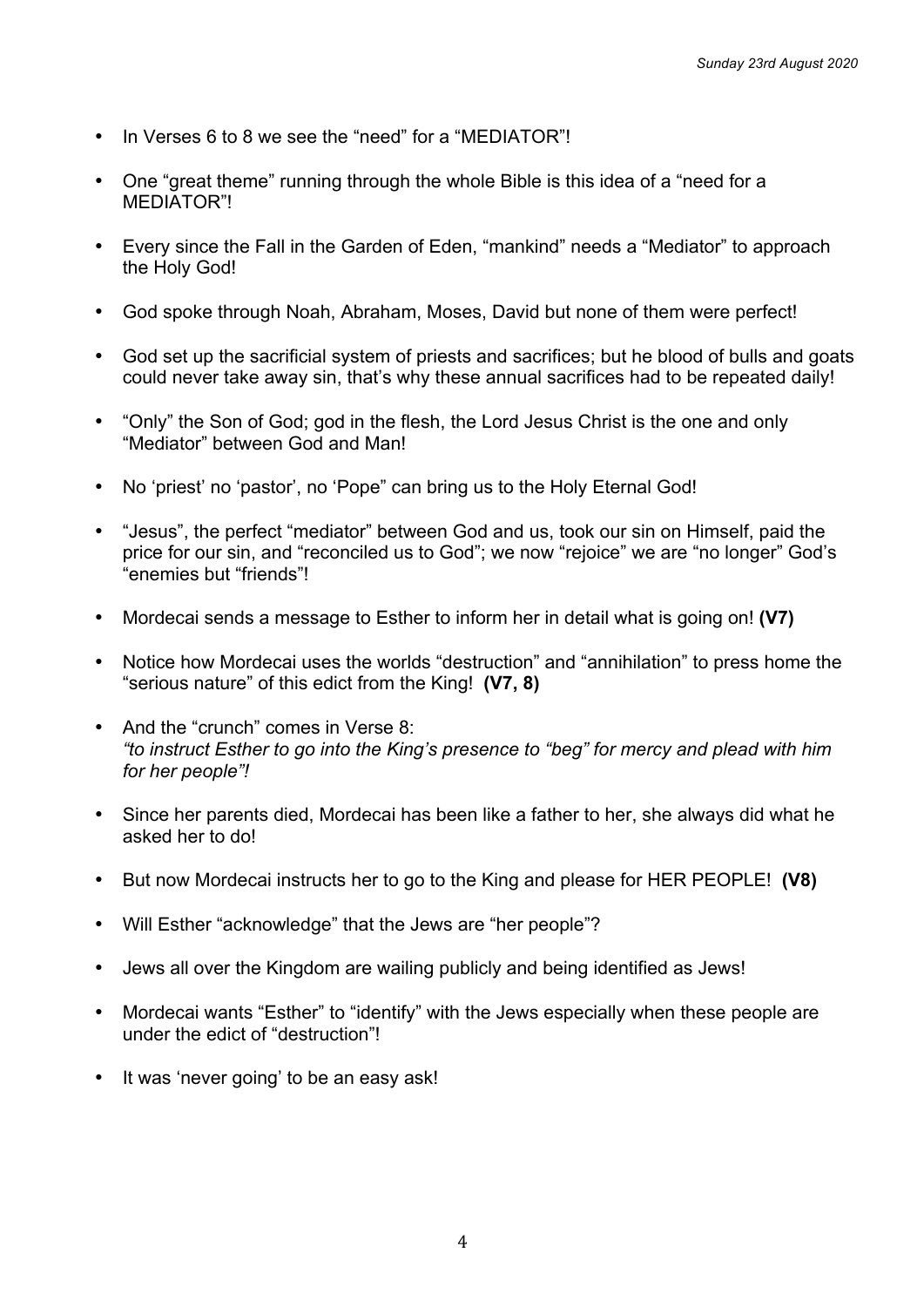How do we "react" when we get "bad news"?

- Do we "panic", or do we "pray"?
- Do we go to God "first" or "last"?
- Prayer is the most tangible expression "of" trust in God!
- "Why" does it "often" take God's using "drastic" matters to get us to the point of repentance, remorse, dependence, or even wanting to communicate with Him?
- Receiving and Empire wide "decree" giving those who live in our village "permission" to slaughter each member of my family would certainly "get my attention"!
- The LORD, I believe, would not have to use drastic means to get our attention if we were "committed" to daily waling with Him in "humble" obedience!
- The greatest "gift" of the gospel is that God gives us Himself!
- God "reconciles" us for the "purpose" of a relationship! Losing 'sight' of this great grace is always to our "detriment"!
- "Like Mordecai" we should encourage others to "leverage" their positions of "influence" for the "sake of the Kingdom"!
- Mordecai wanted Esther to "intercede" on behalf of all the Jews!
- The time for "secrets" was over!
- "Passivity" was not an option!
- In Verse 11 Esther "wavered at Mordecai's prompting and "understandably"!
- Esther 'educated' Mordecai on royal "protocol"!
- Even though she was Queen, her "access" to the King was restricted!
- The 'penalty' for breaking royal protocol was "DEATH"!
- Then Esther reveals that it has been a month since she was summon before Xerxes, which in any other circumstances would probably have been a blessing!
- Esther's people, the people of God were in big trouble, "but" instead of immediately jumping at the chance to help them, "she hesitated"!
- Esther's "first" thought was not their deaths but her 'own'! She was not certain she wanted to take a risk!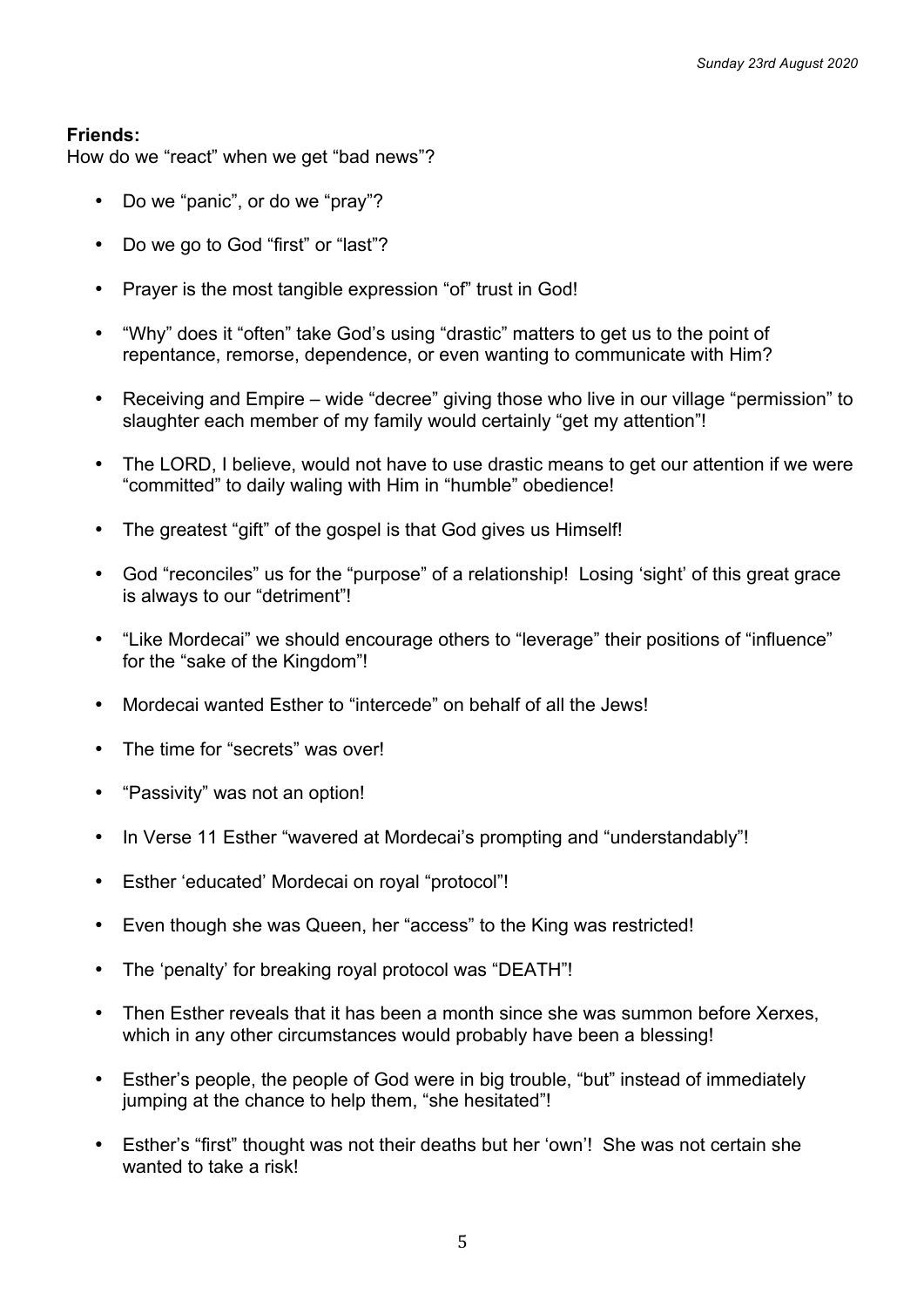- I would be the "last" to throw a stone at Esther!
- Like her, "you and I" may also be hesitant to seize opportunities the LORD 'entrusts' to us for His sake!

You may even be deliberating "right now" about a "specific situation" in your life!

- But "why" was Esther 'hesitant'?
- Maybe she thought she could ignore the announcement and remain safe in the palace!
- Maybe Esther thought it was not her problem!
- Esther "thought the worse", and believed the King would not grant her permission to be "in his presence"!
- Esther knew there was no room for "playfulness" in the royal protocol!
- Entering the throne room and asking, "Xerxes did you call me Sweetie?" would bring a swift response: "No kill her"!

#### **Friends:**

What is "encouraging" to many of us is that her "obedience" was "not" "immediate" and "courageous"!

- "Like us", Esther may have had a "natural proneness" for seeing difficulties rather than "anticipating" what God could and would do!
- A "wife" once said to her husband who was a pastor: *"If you were not in ministry you would be in "insurance" because you can assess all the ways something can go "wrong" in about 5 seconds!"*
- "Examine" our own "hearts"!
- How can I "overcome" having a critical spirit?
- A "critical spirit" is "NOT" difficult to recognize. Someone with a critical spirit is "prone to complaining", seeing the glass half-empty, sensing failure in others more than in oneself! And of course being "judgmental"! Critical spirits are no fun to be "around"; "neither" are they fun to "possess"!
- "Critical spirits" are destructive, tearing down both the recipient and the giver of the criticisms!
- The apostle Paul said: *"If you bite and devour one another, watch out that you are not "consumed by one another"!"*

*(Gal. 5: 14-15)*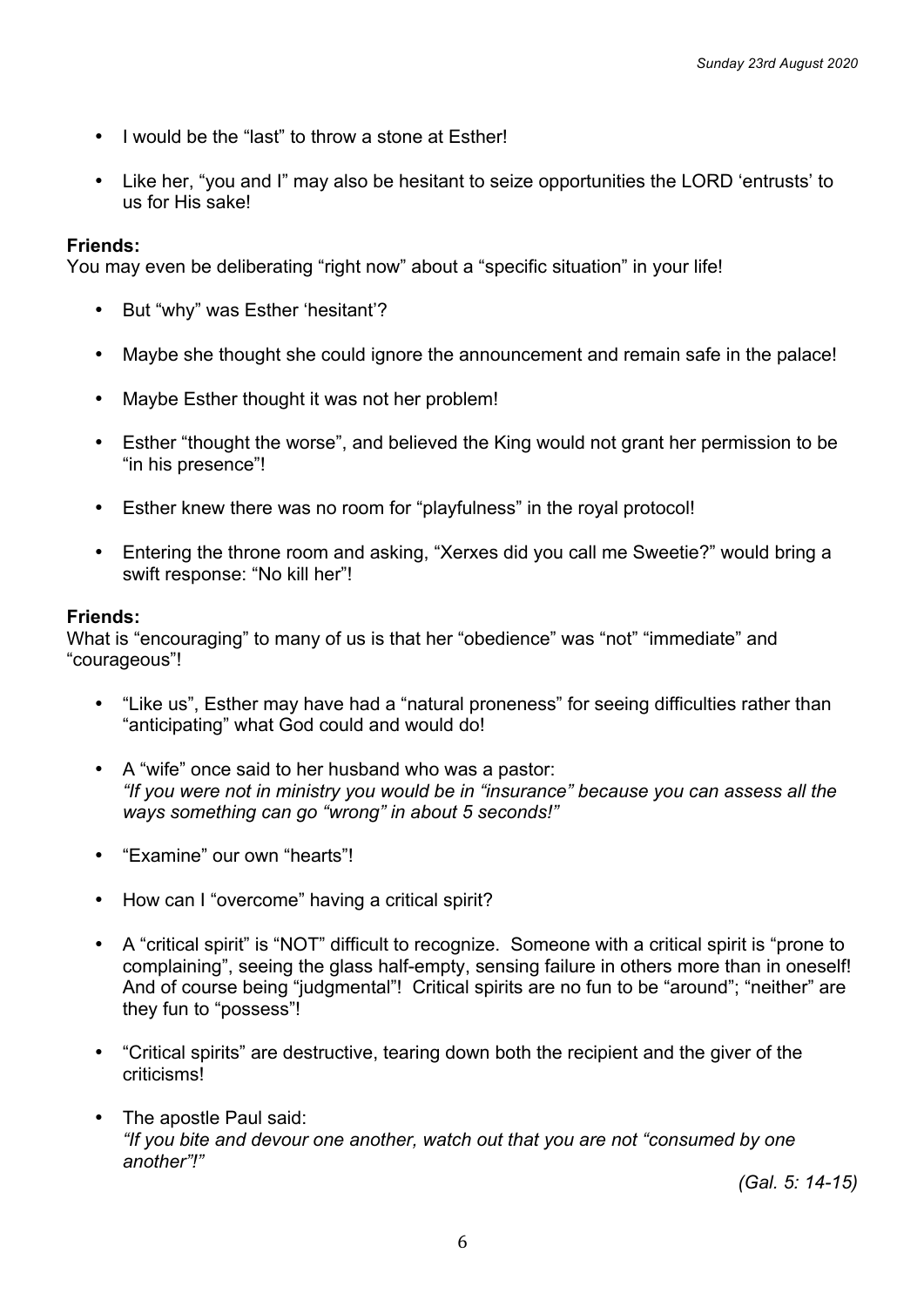Do you have a "critical spirit"? If so, repent of it and ask the Lord for forgiveness and cleansing!

- Perhaps since Esther had not been in the King's presence for 30 days, she reasoned that she was "not" the right Mediator! **(V11)**
- Maybe you have been there in the past!
- Maybe you are there "now" and are listing all the "reasons" that you are "not" the right person for whatever opportunity God seems to be granting!
- We all tend to set our gaze on our deficiencies or disqualifications "rather" than the Lord's sufficient grace and empowerment!

#### **Friends:**

If God "calls" you, He "will" equip you!

- What Esther says makes "perfect sense"!
- But we also know that the fate of the people of God hangs in the balance, so we "hold our breath" as Esther's "words" are taken to Mordecai!
- One last thing I want to say before going on to Verses 12 to 14 is this: *If you are "delaying" obedience out of "fear", that is actually "disobedience"!*
- Mordecai in Verse 13 sends this reply back to Esther: *"Do not think that because you are in the King's house you alone of all the Jews will escape! (V14) For if you remain "silent" at this time, relief and deliverance for the Jews will arise from "another place", but you and your father's family will "perish"! And "who knows" but that you have come to your "royal position" for such a time as this?*
- Mordecai's "response" is arguably the "most significant" "message" in the whole book of **Esther!**
- Esther, the Queen with two names, is going to have to "decide" which identity she will "embrace"!
- Mordecai wants Esther to know that she can't escape the impending genocide!
- Even in the palace there would be "no" exemptions!
- We "sometimes" have to be extremely forthright in exhorting "one another" to do the "right thing" in God's eyes!
- Your "best friends" are those who "love you enough" to be genuinely honest with you!
- Let's "humble ourselves" and "accept" God's 'rebuke and chastisement' often given through other brothers and sisters in Christ!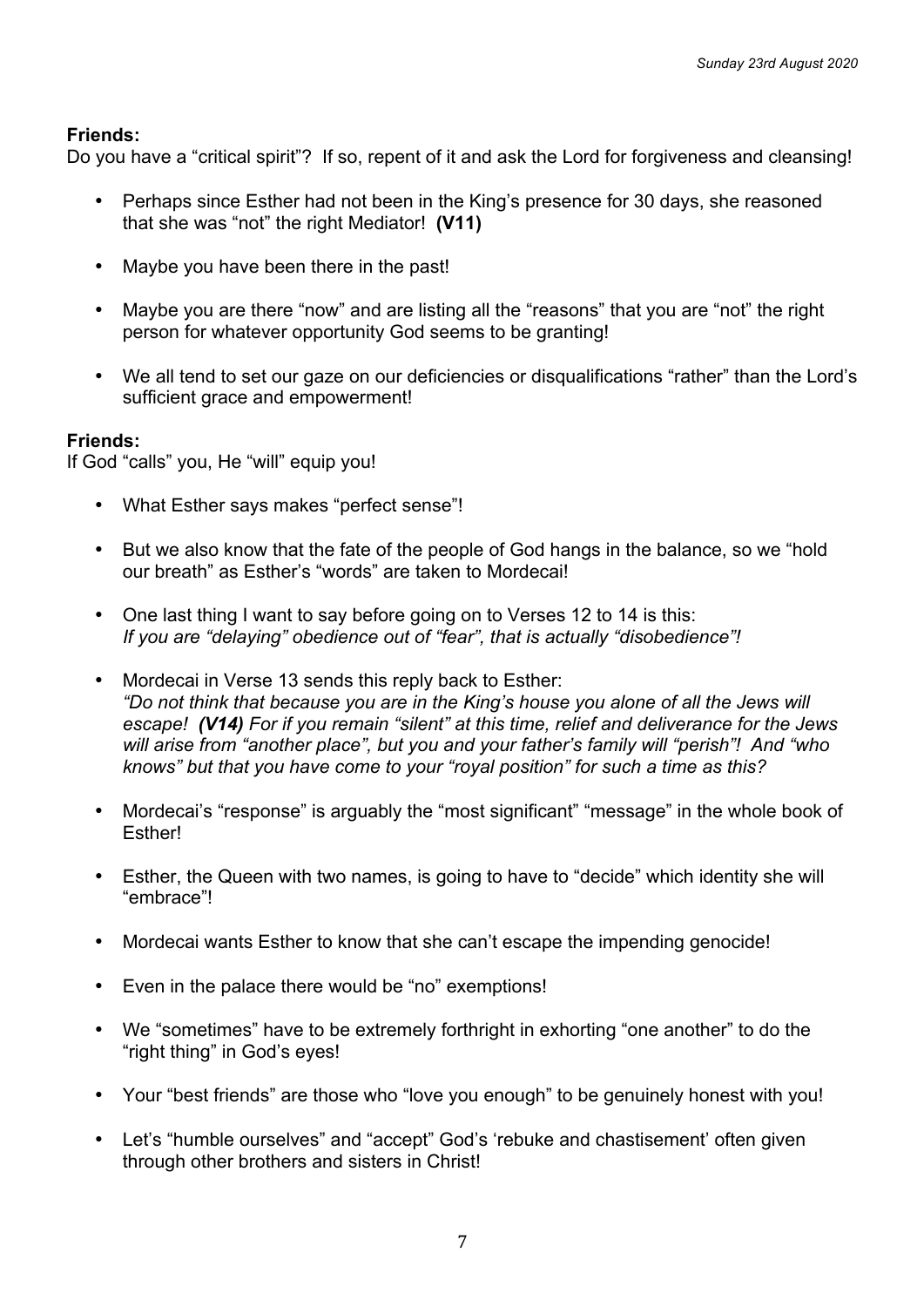- Proverbs tells us: "the "wounds" of a friend are trustworthy!"
- "Regardless" of Esther's actins, Mordecai was "certain" God's people would be preserved!
- If she "faltered", it would be to her detriment; but God's people would be delivered!
- What is "clear" is that even if Esther does "nothing", something ultimately will be "done" for the good of God's people!
- Why was Mordecai so "confident" when visible circumstances were so "dire"?
- He "didn't" have some 'supernatural vision' from Heaven but He did have God's Word, God's covenant, God's "promise" to Abraham; "reiterated" to Isaac, Jacob and then all the children of Israel!
- God "promised' that Abraham's people will be more numerous than the sand on the seashore or the stars in the sky, and the whole world will be blessed through Abraham! *(Gen. 12: 1-3)*

*(Gen. 15: 1-6)*

• If God is to keep His promise then Mordecai believes the Jews "cant" be "annihilated"! This is Mordecai preaching the gospel, that salvation is only found in God's righteous work! We must believe it! Our faith must be "in God"!

*(Gal. 3:8)*

- Verse 14: *"Who knows but that you have come to your "royal position" for such a "time" as this?"*
- Maybe the "reason" Vashti defied the King and hot dismissed nine years before "didn't just happen"; "perhaps" the "reason" the King's advisers "suggested" the beauty contest and Esther "won" wasn't "just change"; maybe all this happened for a purpose, so that Esther can mediate with the King for the "rescue" of her own people, the people of God!
- Maybe "Esther", God will use your "courage and faith" as His "instrument" to rescue His people!
- Esther has come to your "royal position" for a "purpose"!
- "Authority and leadership" comes with "responsibility"!
- Esther was "entrusted" with an "opportunity" and with the "obedience" she needed to "give" for the sake of her people!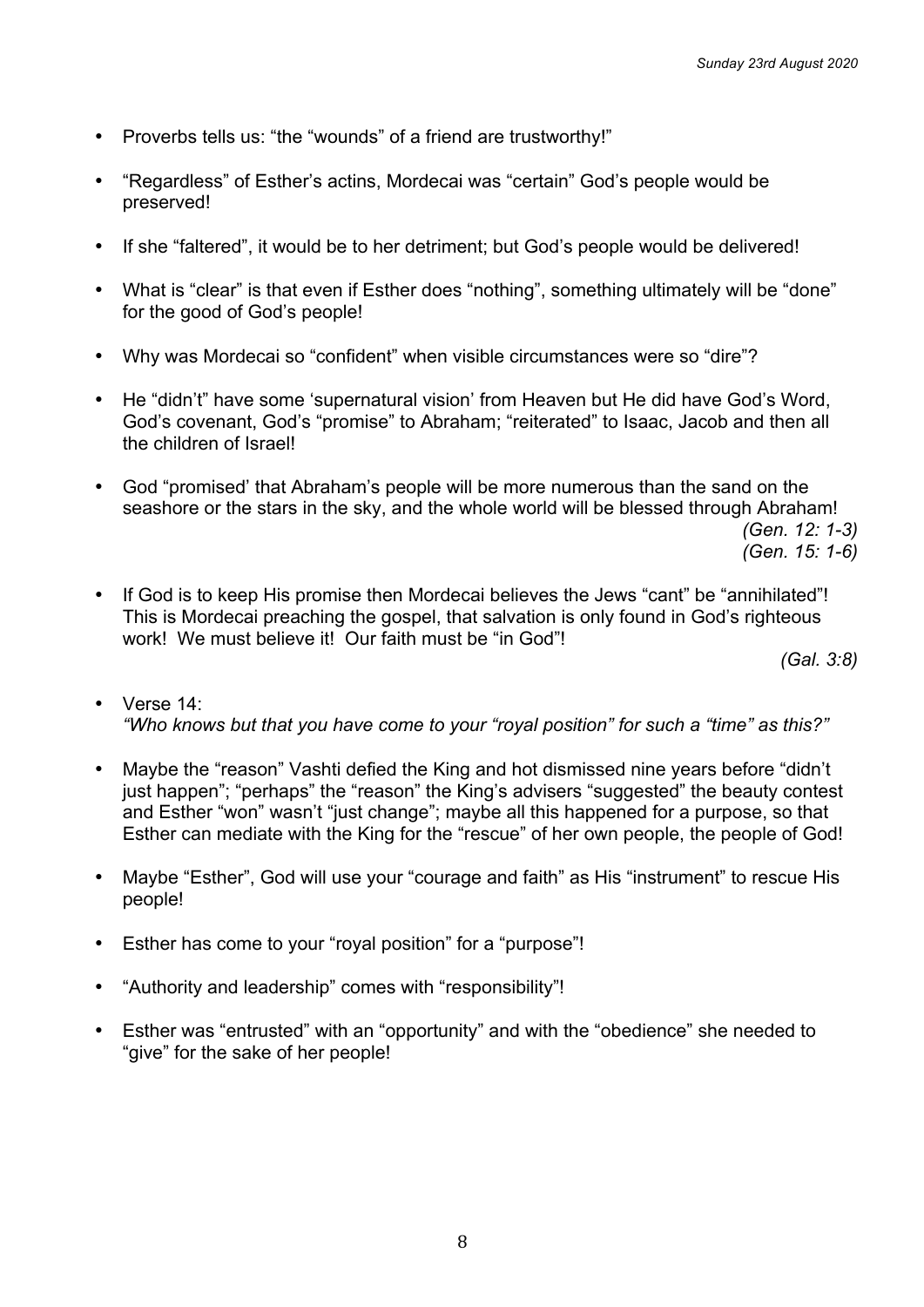We should be asking ourselves:

*"What work has God especially for me to do because He has allowed me to be "alive" at this particular time in history?"*

*(Acts 17:26)*

- God "determines" both when and where we live!
- God is "not less intentional" with "your life" than He was with Esther's and Mordecai's!
- And just in case you need a reminder this morning, "today", "now", is our "only time" to "make disciples", because time "decreases" each and every day!

#### **Friends:**

May our lives be gripped with gospel urgency!

- In the "final verses" we see Esther's and Mordecai's "resolve"! **(VV 15-17)**
- For the "first" time in the story, Esther gives an "instruction" to Mordecai!
- We are going to see a remarkable transformation in this pretty young woman, who has been so passive and compliant up until now!
- We are going to see her become a Queen of initiative, courage, faith and wisdom.
- What Esther says to Mordecai expresses first dependence upon God!
- The "instruction" to get God's people to "fast" for 3 days and nights **(V16)** expresses utter "dependency on God"!
- Esther herself will fast with her domestic staff!
- Then Esther pledges that she will go to the King. This is a moving and courageous "decision"!

*"I will go to the King, even though it's against the law. And if I perish, I perish!"*

- Of course we don't use "fasting" to impress God and earn His acceptance! We are "only" made acceptable to God through the work of Jesus; "not" our work!
- Like Esther we can "fast" to express that our confidence and trust are NOT in ourselves BUT in God!
- In fasting we are able to say to God: *"We hunger for you God "more" than anything else. We can do without some things but "NOT" without YOU!"*